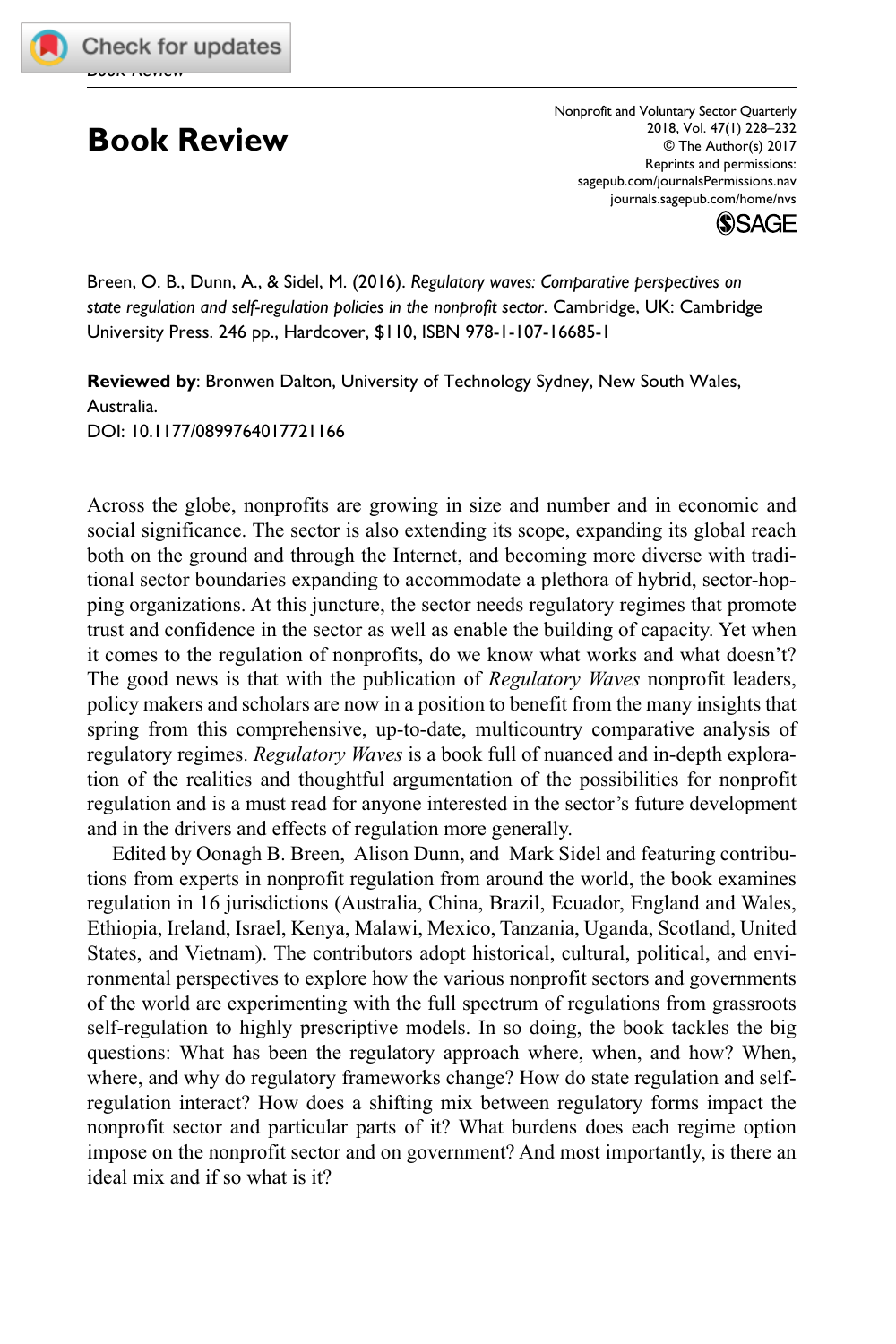The book is organized into 11 chapters. Even if new to the discussion of nonprofit regulation, by the end of the first introductory chapter by the editors the reader will have a strong sense of the seminal scholarly literature and understand most of the important, nuanced themes and debates relating to regulation. The subsequent chapters detail how regulatory regimes have evolved country by country, the different rational and government agendas and the problems and conflicts, phases, and changes over time.

A major contribution of this book is that it facilitates comparison, analysis, and synthesis of issues relating to nonprofit regulation on a global scale. With some notable exceptions, including previous research by the editors themselves, to date the bulk of research on nonprofit regulation has focused on specific jurisdictions and in the main on long established sectors. The book not only explores nonprofit regulation in relatively mature sectors (Australia, England and Wales, Ireland, Israel, Scotland, and the United States) but in emergent sectors (China, Brazil, Ecuador, Ethiopia, Kenya, Malawi, Mexico, Tanzania, Uganda, and Vietnam). The breadth of coverage helps the reader to make sense of the myriad of ways the state and the sector seek to regulate nonprofits and to understand some of the key drivers of different regulatory approaches and to identify some trends.

Another major contribution of this book is that it highlights the fact that regulation does not fall solely within the domain of the state. There is a body of excellent scholarly research on the shape and dynamics of self-regulatory initiatives (including previous work by Breen, 2012; Dunn, 2014; and Sidel, 2005, 2009, as well as other contributors such as Barber, 2012; Bies, 2010; Gugerty & Prakash, 2010) leading to a growing consensus that self-regulation is a viable route to strengthening accountability, transparency, and the quality of activities and services provided by nonprofit organizations. However, this book takes one step further, extending the analysis to ask how self-regulatory initiatives and statutory regulation impact on each other. Indeed this is a central theme. While acknowledging that statutory regulation is the dominant regulatory tool used in most countries (and is the case in most of the case studies in the book) and that most of the sector's efforts have been directed at making state regulation fitfor-purpose, this book makes a powerful case that the relationship between statutory and self-regulatory initiatives is causal. The authors collectively do this by providing case after case illustrating how statutory regulation directly or indirectly impacts on self-regulatory initiatives and how the rise of self-regulation is a response to both areas of strength and of weakness in individual jurisdiction's statutory regulatory regimes.

This focus on the relationship between self-regulation and statutory regulation is important. If the 16 cases are any indication, and it is very likely they are, then the majority of nonprofits in the world want greater self-regulation and nonprofit-led selfregulation initiatives are a global trend. This book shows how the outcomes of these self-regulatory initiatives are inextricably tied to the design, implementation, and enforcement of statutory regulation. In the chapter on China and Vietnam, Mark Sidel highlights how self-regulation is a response to the strictness of state regulation in some areas and, often due to failures of implementation, a relative regulatory void in others. These cases also show how strong states can frustrate self-regulatory efforts. The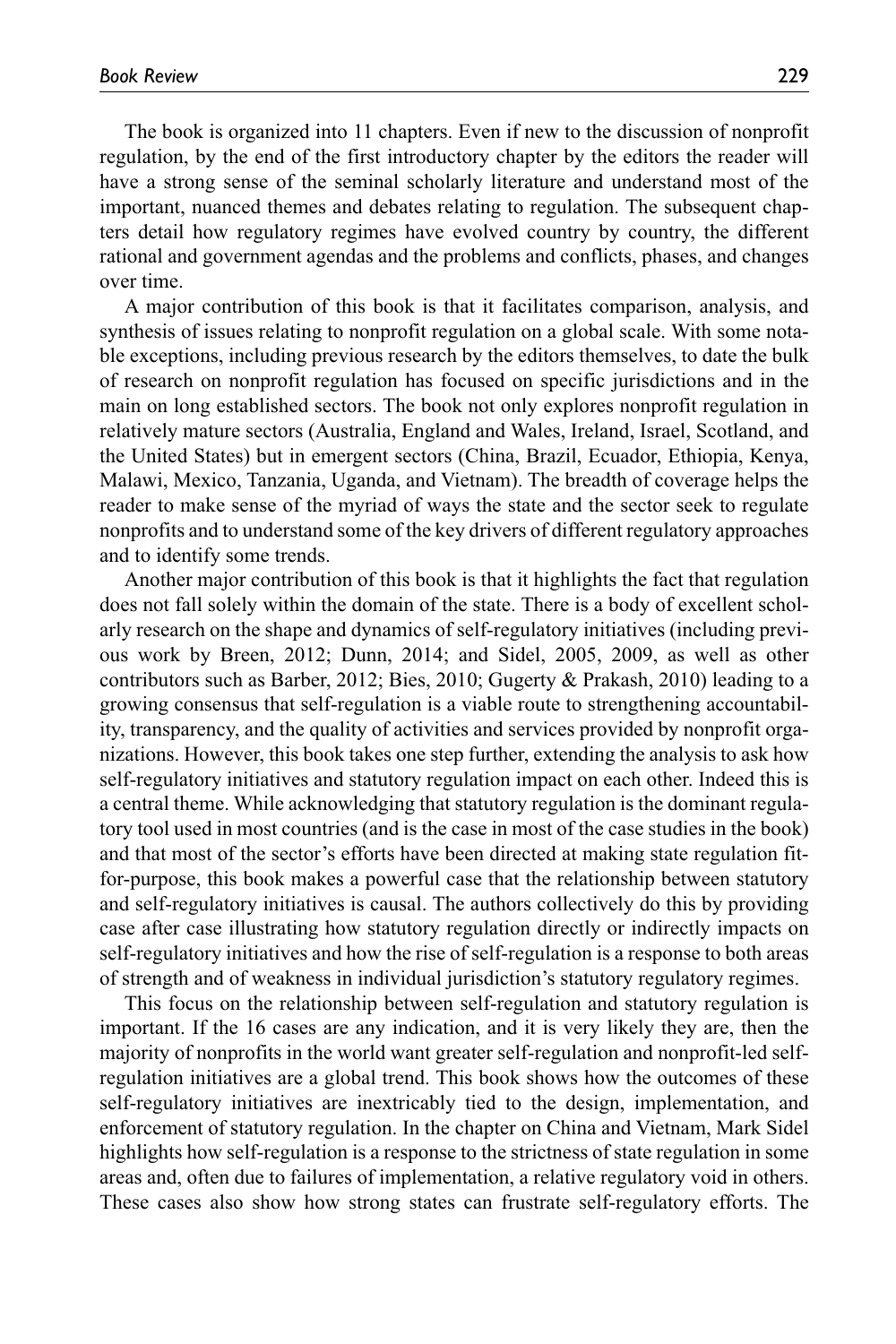strength of the state in some areas and the failure of statutory regulation to deliver in others also shaped the emergence and design of self-regulation in the Latin American cases written by Michael Layton, Susan Appe, and Marcelo Marchesini da Costa, and in the African case studies in the chapter by Mary Kay Gugerty. Alison Dunn argues that the emergence of self-regulation in Scotland was also an attempt to fill a regulatory void. Similarly, in England and Wales, the state's preoccupation with protecting funds and promoting accountability led to a relative regulatory vacuum relating to day-to-day governance issues which prompted the sector to develop various Codes of Practice. In the case of Ireland (by Oonagh Breen), the failure of statutory regulation to deliver on its promises played a role in the sector creating the Code of Practice for Good Governance. Nissan Limor and Noy Brindt examine the case of Israel and illustrate how, in recent years, the state has taken a dim view of self-regulation and has sought to crowd out attempts in this area. Myles McGregor-Lowndes shares the interesting case of Australia where the sector has actually driven augmented statutory regulation. Here the sector advocated that the state should, finally, take heed of the recommendations made in numerous reports, consultations, government inquiries, draft legislation, public submissions, and evidence transcripts produced over two decades, that Australia needed a national charity regulator. Putnam Barber's chapter on the United States highlights some of the challenges facing regulators and watchdogs alike and illustrates how perhaps more than anywhere else, nonprofits in the United States have sought to temper the strictness of statutory regulation through the legal system, challenging state laws and defending constitutional rights in the courts.

Apart from nonprofits wanting it and that it is happening anyway, there is another strong argument in favor of greater self-regulation. In an age of shrinking budgets and austerity measures, some governments have come to realize that self-regulation can be a way to get the sector to do its job for it and can save the government money. A particularly interesting example of co-option of self-regulation by the state to serve its own objectives is presented by Myles McGregor-Lowndes in the chapter on Australia. Here a self-regulatory Code of Conduct for the Aid and Development sector forms the basis for meeting accreditation standards needed to access government funds. In England and Wales, the government has also conserved resources by focusing on enforcement and leaving fundraising and other codes of practice development and monitoring to the sector itself. Even in China, government support for nonstate actors to coordinate data gathering is partial recognition that these sector-led activities free up the government to concentrate on other things. With budget pressures mounting in the United States, decision makers from both government and nonprofit sectors may wish to think that a cheaper and/or more efficient way is to get out of the courts and experiment with types of self-regulation.

In-depth analysis of nonprofit regulation in 16 jurisdictions has inevitably thrown up some other interesting insights, each of them worthy of a program of research and numerous doctoral theses, but which I will just briefly mention. The book highlights a range of contextual and historical factors that can act as the catalysts for regulatory change. Contextually, the chapters on emerging nonprofit sectors highlight the relationship between political and regulatory development, demonstrating how regulation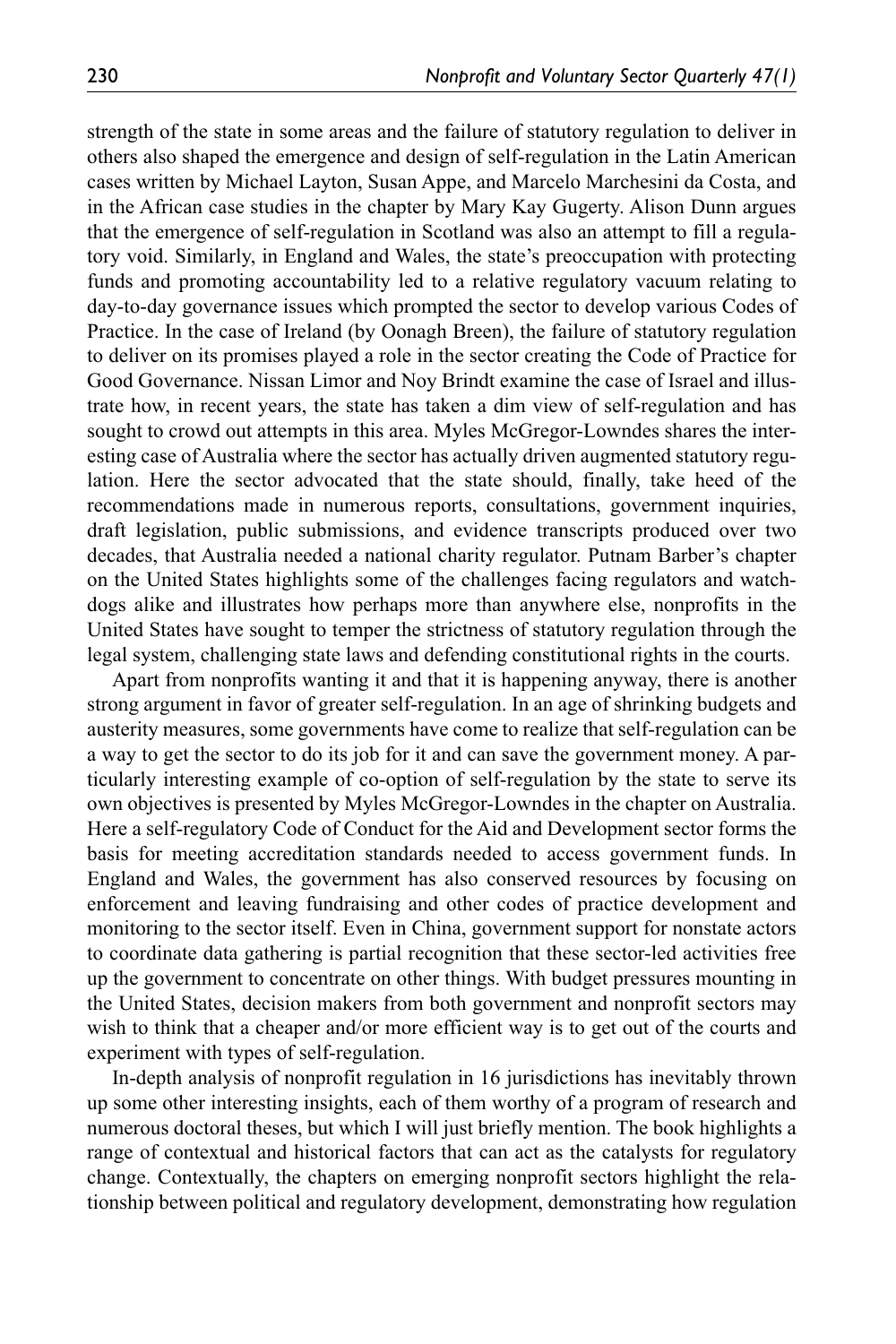changes as democratic governance becomes institutionalized. The chapters also highlight the influence of other political factors such as the role of ideology. In jurisdictions like Australia (and New Zealand although not covered in this book), it seems the more a belief in the market's ability to deliver is unquestioned and neoliberal-inspired New Public Management principles embraced, the less the state is willing to commit resources to regulatory reform (in New Zealand the conservative government moved the relatively new charity regulator back into a line department). In this context, the state has become more concerned with constraining charities that seek to be players in the political sphere. Other political factors shaping the regulatory landscape that come out of this book include how the length of the political cycle and the degree to which political systems are adversarial can result is the abandoning of initiatives regardless of merit. We also learn more about the effects of scandals and in particular how the political reaction to them can lead to governments placing the sector under greater scrutiny and demanding higher levels of accountability and transparency; this was particularly the case in England. Another important contextual factor is the role of technology as both an enabler of state and of self-regulation and as a source of new challenges. The book shows how some sectors have embraced digital technologies to enable self-regulation (e.g., in the United States promoting public access to Internal Revenue Service (IRS) forms 990 for public charities and 990PF for private foundations) but also in the United States how technology has created gaps in the regulatory fabric (e.g., the regulatory gap between state-based solicitation laws and fundraising with social media applications). These interesting insights have often led to a twosteps-forward one-step-back pattern in the roll out of self-regulation, a pattern more poetically described in the book as the ebb and flow of waves.

The aim of this book has been to explore whether there is an underlying relationship between statutory and nonstatutory regulatory frameworks and it has categorically succeeded in showing us that there is an ongoing and causal relationship between the two—that statutory regulation sometimes encourages the emergence of self-regulation and at other times hinders it. Thus, this book is a densely packed and authoritative piece of scholarship that makes a clear and compelling case for the benefits of self-regulation but it also equips the reader with how optimal levels of self-regulation might be achieved. In the final chapter, the editors provide a list of factors needed to create the ideal conditions for the growth of self-regulation, namely what is needed is an organized sector; a coordinating body for self-regulation; clear and understandable purposes of the intent of self-regulation; widespread buy-in by nonprofits; processes that start small and tailored and then build from there; principles that are matched to the purpose of the scheme; self-regulation regimes that serve as many external interests as possible; and, importantly given the key finding of the book, the creation of a fit-for-purpose selfregulatory models requires a supportive state. To achieve the above, they advise any champion of self-regulation to have a clear policy statement, establish opportunities for discussion, encourage policy learning, and enable self-regulation and state regulation to work hand in hand. So, decision makers take heed, you have informed and clear riding instructions to ensure a form of self-regulation that strengthens accountability and transparency and enables nonprofits to best serve their communities.